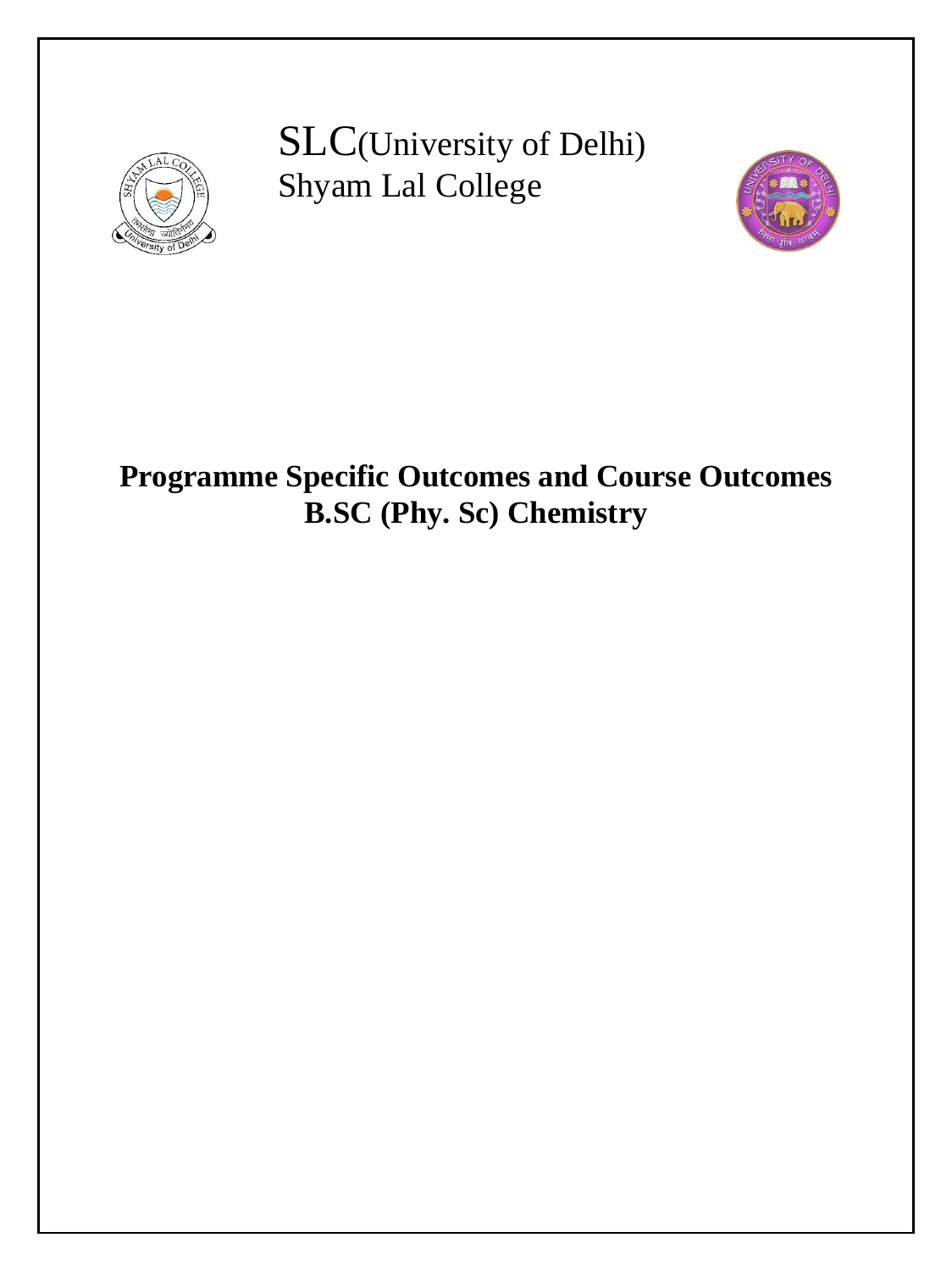### Shyam Lal College(University of Delhi)

### Department of Chemistry

#### **Programme Outcomes and Course Outcomes**

### **Programme Outcomes**

| <b>Programme</b>       |      | <b>Programme Outcomes</b>                                                  |  |  |
|------------------------|------|----------------------------------------------------------------------------|--|--|
| <b>B.Sc.</b> (Physical |      | <b>PO-1:</b> An integral part of chemistry curriculum is problem solving.  |  |  |
| Sciences)              | with | The student will be equipped to solve problems of numerical,               |  |  |
| <b>Chemistry</b>       |      | synthetic and analytical nature that are best approached with critical     |  |  |
|                        |      | thinking.                                                                  |  |  |
|                        |      | <b>PO-2:</b> The student will be able to draw logical conclusions based on |  |  |
|                        |      | a group of observations, facts and rules.                                  |  |  |
|                        |      | <b>PO-3:</b> The student is inquisitive about processes and phenomena      |  |  |
|                        |      | happening during experiments in laboratories and seeks answers             |  |  |
|                        |      | through the research path.                                                 |  |  |
|                        |      | <b>PO-4:</b> Students are aware of the importance of working with safety   |  |  |
|                        |      | and consciousness in laboratory and actively seeks information             |  |  |
|                        |      | about health and environmental safety of chemicals that are used in        |  |  |
|                        |      | the laboratories and follows protocols for their safe disposal.            |  |  |
|                        |      |                                                                            |  |  |
|                        |      |                                                                            |  |  |
|                        |      |                                                                            |  |  |
|                        |      |                                                                            |  |  |
|                        |      |                                                                            |  |  |
|                        |      |                                                                            |  |  |
|                        |      |                                                                            |  |  |
|                        |      |                                                                            |  |  |

#### **Course Outcomes**

| <b>Course Name</b>               | <b>Course Outcomes</b>           | Methodology to Achieve the      |
|----------------------------------|----------------------------------|---------------------------------|
|                                  |                                  | <b>Specific Outcomes</b>        |
| Atomic Structure, Bonding,       | <b>CO1:</b> Solve the conceptual | Use of 3D models to             |
| <b>General Organic Chemistry</b> | questions using the knowledge    | visualize<br>the<br>organic     |
| & Aliphatic Hydrocarbons         | gained by studying the quantum   | molecules in a three            |
|                                  | mechanical model of the atom,    | dimensional space.              |
|                                  | quantum numbers, electronic      | Blended<br>mode<br>of           |
|                                  | configuration, radial<br>and     | teaching with<br>flip           |
|                                  | angular distribution curves,     | classroom<br>approach           |
|                                  | shapes of s, p, and d orbitals,  | traditional<br>along with       |
|                                  | and periodicity in atomic radii, | blackboard<br>chalk<br>and      |
|                                  | ionic radii, ionization energy   | method,                         |
|                                  | and electron<br>affinity         | Video<br>from<br>lectures<br>3. |
|                                  | <sub>of</sub>                    | <b>SWAYAM and NPTEL</b>         |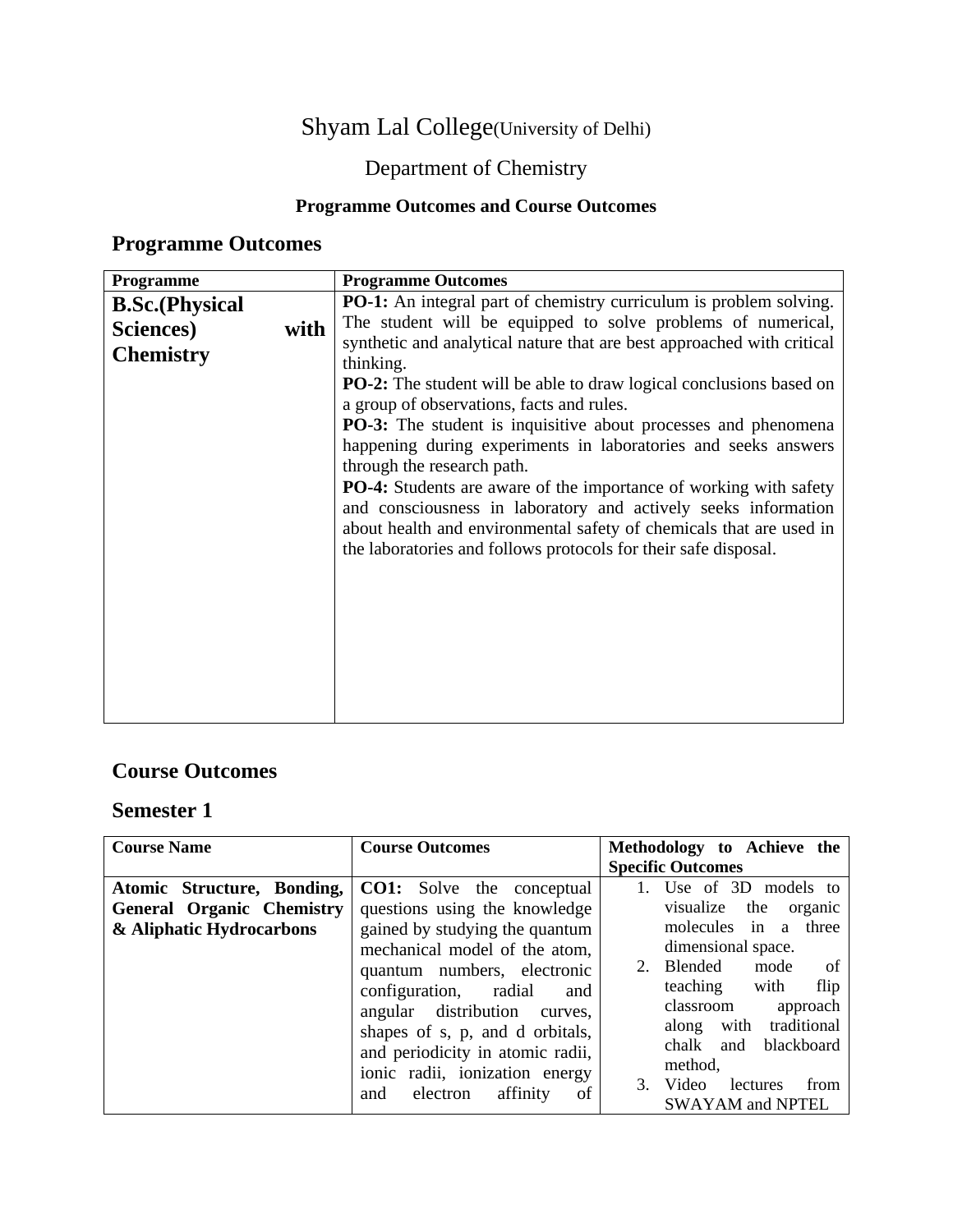| elements.                           | Use of Virtual Labs<br>4.                            |
|-------------------------------------|------------------------------------------------------|
| $CO2:$ Draw<br>the plausible        | Correlation of concepts<br>5.                        |
| structures and geometries of        | with demonstration and                               |
| molecules using radius ratio        | experiments<br>in                                    |
| rules, VSEPR theory and MO          | Laboratory                                           |
| diagrams (homo- & hetero-           | 6. Assessment based upon                             |
| nuclear diatomic molecules).        | continuous<br>evaluation                             |
| <b>CO3:</b> Understand and explain  | including<br>quizzes,                                |
| the differential behavior of        | assignments<br>projects,<br>presentations, and class |
| organic compounds based on          | test.                                                |
| fundamental concepts learnt.        | In practical, assessment<br>7.                       |
| CO4:<br>Formulate<br>the            | will be done based on                                |
| mechanism of organic reactions      | continuous evaluation,                               |
| by recalling and correlating the    | performance<br>the<br>in                             |
| fundamental properties of the       | experiment on the date of                            |
| reactants involved.                 | examination and<br>viva                              |
| <b>CO5:</b> Learn and identify many | voce.                                                |
| organic reaction mechanisms         |                                                      |
| radical<br>including<br>free        |                                                      |
| substitution,<br>electrophilic      |                                                      |
| addition<br>electrophilic<br>and    |                                                      |
| aromatic substitution.              |                                                      |

| <b>Course Name</b>                    | <b>Course Outcomes</b>                 | Methodology<br><b>Achieve</b><br>the<br>to                 |
|---------------------------------------|----------------------------------------|------------------------------------------------------------|
|                                       |                                        | <b>Specific Outcomes</b>                                   |
| <b>Chemical</b><br><b>Energetics,</b> | <b>CO1:</b> Understand the laws of     | of<br>3D<br>Use<br>1.<br>models<br>to                      |
| <b>Equilibria and Functional</b>      | thermodynamics,                        | visualize<br>the<br>organic                                |
| Organic<br>Group                      | thermochemistry and equilibria.        | molecules<br>three<br>in<br>a                              |
| <b>Chemistry-I</b>                    | <b>CO2:</b> Understand concept of pH   | dimensional space.                                         |
|                                       | and its effect on the various          | Blended mode of teaching<br>2.                             |
|                                       | physical and chemical properties       | flip<br>classroom<br>with                                  |
|                                       | of the compounds.                      | along<br>approach<br>with                                  |
|                                       | <b>CO3:</b> Use the concepts learnt to | traditional chalk and black                                |
|                                       | predict feasibility of chemical        | board method.                                              |
|                                       | reactions<br>and to study the          | 3.<br>Video<br>lecture<br>from                             |
|                                       | behavior<br>of<br>reactions<br>in      | SWAYAYAM and NPTEL.                                        |
|                                       | equilibrium.                           | Use of virtual labs.<br>4.                                 |
|                                       | <b>CO4:</b><br>Understand<br>the       | Correlation<br>of<br>5.<br>concepts                        |
|                                       | fundamentals<br>of<br>functional       | with<br>demonstration<br>and                               |
|                                       | group chemistry through the            | experiments in laboratory.                                 |
|                                       | study of methods of preparation,       | Assessment<br>based<br>6.<br>upon                          |
|                                       | properties<br>and<br>chemical          | evaluation<br>continuous                                   |
|                                       | reactions<br>underlying<br>with        | including<br>quizzes,                                      |
|                                       | mechanism.                             | assignments<br>projects,<br>presentations, and class test. |
|                                       | <b>CO5:</b> Use concepts learnt to     | In practical, assessment will<br>7.                        |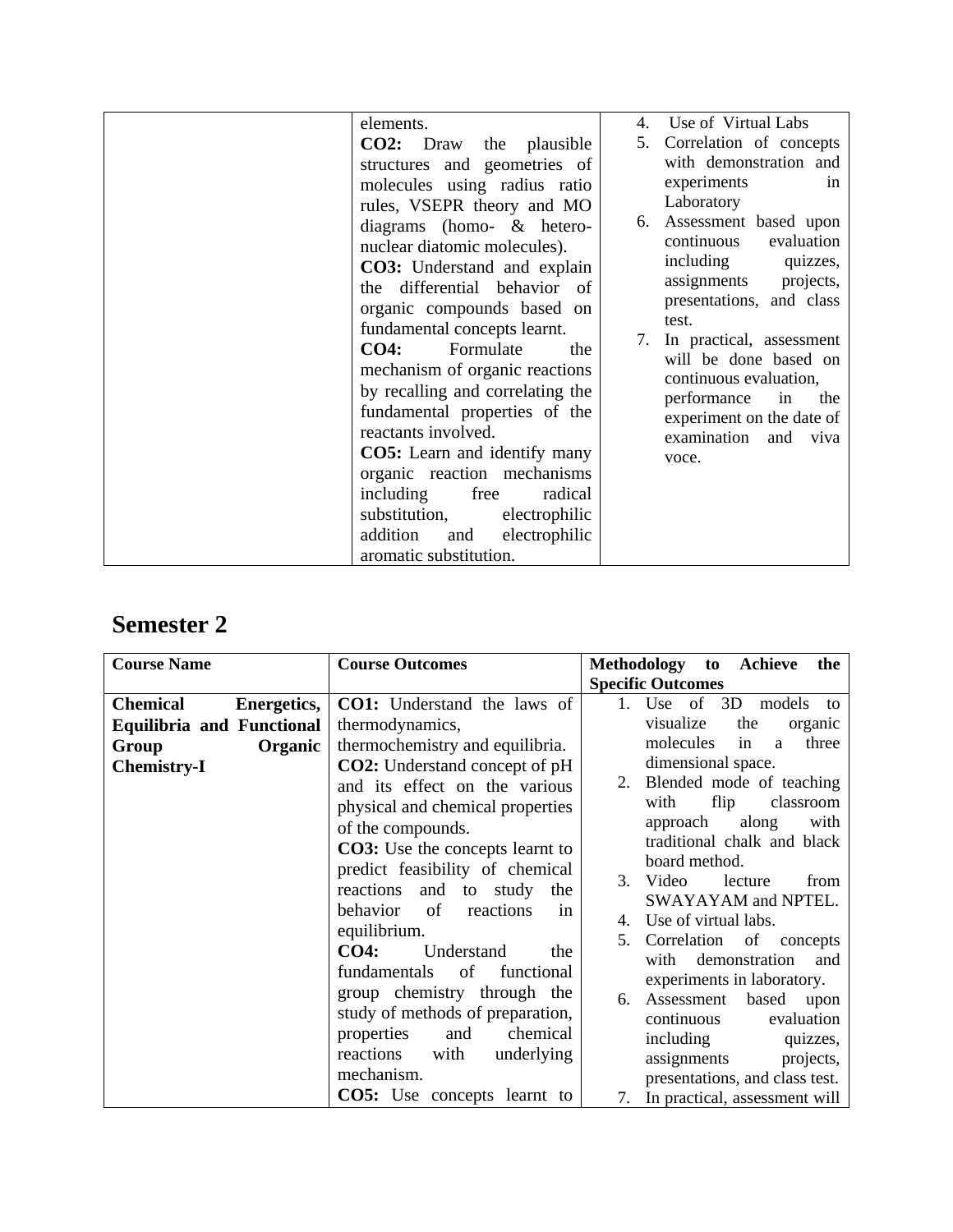| understand stereochemistry of a    | be | done                       | based | <sub>on</sub> |
|------------------------------------|----|----------------------------|-------|---------------|
| reaction and predict the reaction  |    | continuous evaluation,     |       |               |
| outcome                            |    | performance in             |       | the           |
| <b>CO6:</b> Design newer synthetic |    | experiment on the date of  |       |               |
| routes for various organic         |    | examination and viva voce. |       |               |
| compounds.                         |    |                            |       |               |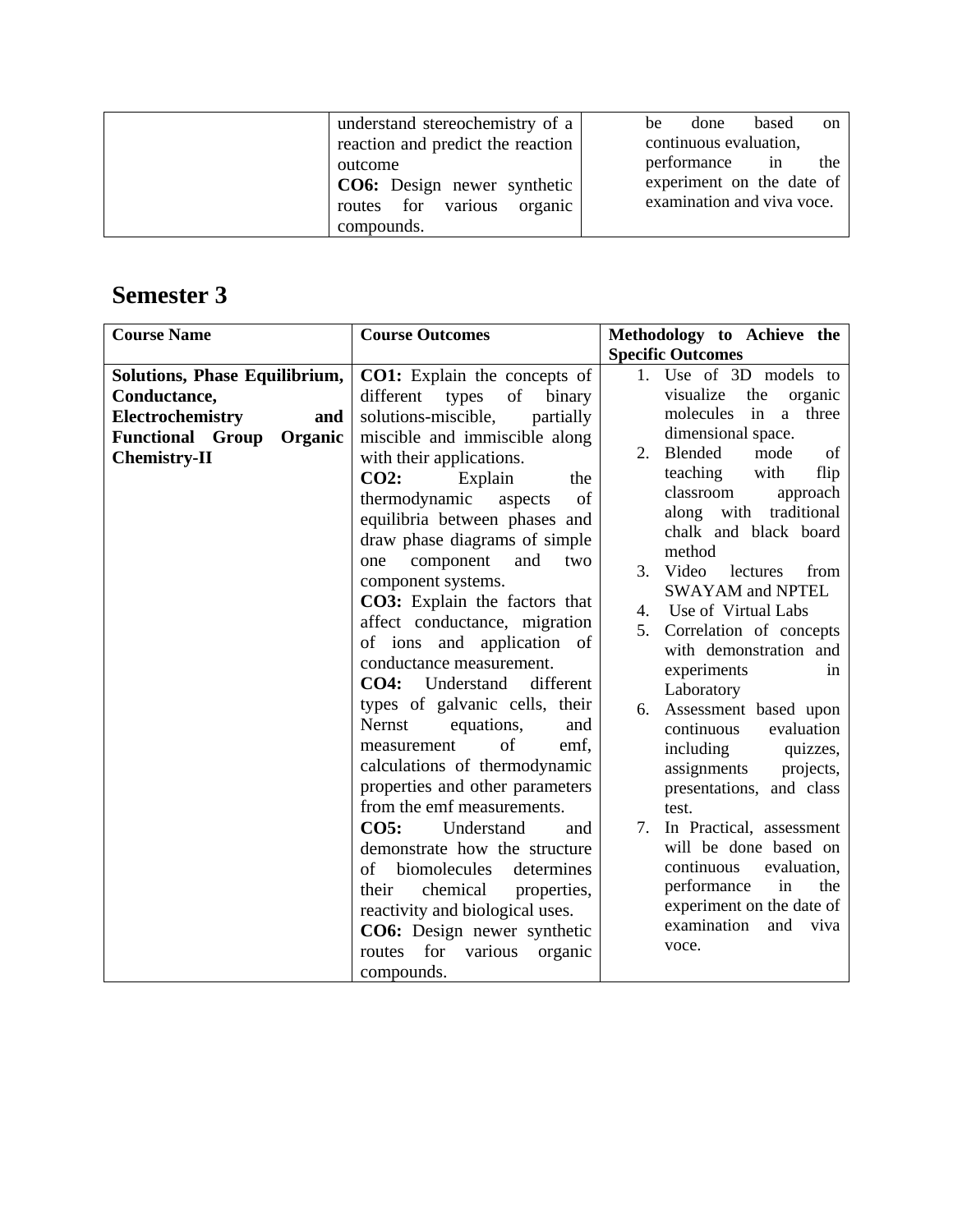| <b>Course Name</b>                                                                 | <b>Course outcomes</b>                                                                                                                                                                                                                                                                                                                                                                                                                                                                                                                                                                                                                                                                                                                                                                                                                                                                                                           | Methodology to Achieve the                                                                                                                                                                                                                                                                                                                                                                                                                                                                                                                                                                                                                                                                                                                                                                          |
|------------------------------------------------------------------------------------|----------------------------------------------------------------------------------------------------------------------------------------------------------------------------------------------------------------------------------------------------------------------------------------------------------------------------------------------------------------------------------------------------------------------------------------------------------------------------------------------------------------------------------------------------------------------------------------------------------------------------------------------------------------------------------------------------------------------------------------------------------------------------------------------------------------------------------------------------------------------------------------------------------------------------------|-----------------------------------------------------------------------------------------------------------------------------------------------------------------------------------------------------------------------------------------------------------------------------------------------------------------------------------------------------------------------------------------------------------------------------------------------------------------------------------------------------------------------------------------------------------------------------------------------------------------------------------------------------------------------------------------------------------------------------------------------------------------------------------------------------|
|                                                                                    |                                                                                                                                                                                                                                                                                                                                                                                                                                                                                                                                                                                                                                                                                                                                                                                                                                                                                                                                  | <b>Specific Outcomes</b>                                                                                                                                                                                                                                                                                                                                                                                                                                                                                                                                                                                                                                                                                                                                                                            |
| Chemistry of s- and p-Block<br>Elements, States of Matter<br>and Chemical Kinetics | <b>CO1:</b> Understand the chemistry<br>and applications of s- and p-<br>block elements.<br><b>CO2:</b> Derive ideal gas law<br>from kinetic theory of gases and<br>explain why the real gases<br>deviate from ideal behavior.<br><b>CO3:</b><br>Explain<br>Maxwell-<br>Boltzmann distribution, critical<br>and viscosity<br>constants<br>of<br>gases.<br><b>CO4</b> : Explain the properties of<br>liquids<br>especially<br>surface<br>tension and viscosity.<br>$CO5$ :<br>Explain<br>symmetry<br>elements,<br>crystal<br>structure<br>specially NaCl, KCl and CsCl<br><b>CO6:</b> Define rate of reactions<br>and the factors that affect the<br>rates of reaction.<br><b>CO7:</b> Understand the concept<br>of rate laws e.g.,<br>order,<br>molecularity, half-life and their<br>determination<br>CO8: Learn about various<br>theories of reaction rates and<br>for<br>these<br>how<br>account<br>experimental observations. | 1. Use of 3D models to<br>visualize<br>the<br>organic<br>molecules<br>in a three<br>dimensional space.<br>Blended<br>mode<br>2.<br>of<br>teaching<br>with<br>flip<br>classroom<br>approach<br>along with traditional<br>chalk and black board<br>method<br>3. Video<br>lectures<br>from<br><b>SWAYAM and NPTEL</b><br>Use of Virtual Labs<br>4.<br>Correlation of concepts<br>5 <sub>1</sub><br>with demonstration and<br>experiments<br>1n<br>Laboratory<br>Assessment based upon<br>6.<br>continuous<br>evaluation<br>including<br>quizzes,<br>assignments<br>projects,<br>presentations, and class<br>test.<br>7. In Practical, assessment<br>will be done based on<br>continuous<br>evaluation,<br>performance<br>in<br>the<br>experiment on the date of<br>examination<br>and<br>viva<br>voce. |

| <b>Course Name</b>                | <b>Course Outcomes</b>                                            | Methodology to Achieve the       |
|-----------------------------------|-------------------------------------------------------------------|----------------------------------|
|                                   |                                                                   | <b>Specific Outcomes</b>         |
|                                   | <b>DSE-1: Chemistry of d-Block   CO1: Understand chemistry of</b> | Use of 3D models to              |
| Elements,                         | <b>Quantum</b> d and f block elements, Latimer                    | the<br>visualize<br>organic      |
| <b>Chemistry and Spectroscopy</b> | of<br>diagrams,<br>properties                                     | molecules in a<br>three          |
|                                   | coordination compounds and                                        | dimensional space.               |
|                                   | VBT and CFT for bonding in                                        | <sub>of</sub><br>Blended<br>mode |
|                                   | coordination compounds                                            | teaching<br>flip<br>with         |
|                                   |                                                                   | classroom<br>approach            |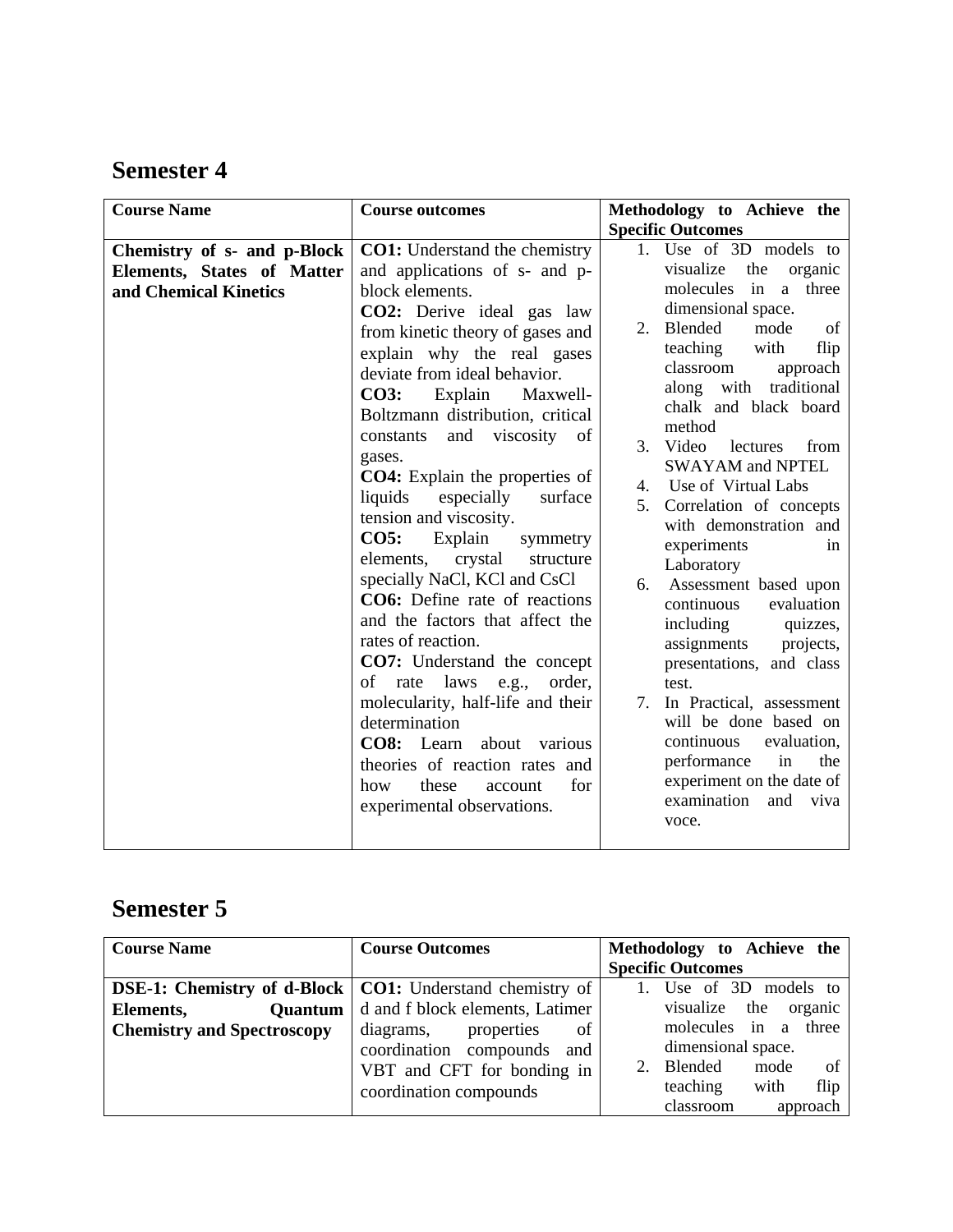| <b>CO2:</b><br>Understand<br>basic    | with<br>traditional<br>along    |
|---------------------------------------|---------------------------------|
|                                       |                                 |
| of<br>principles<br>quantum           | chalk and black board           |
| mechanics: operators, eigen           | method                          |
| values, averages, probability         | Video<br>lectures<br>3.<br>from |
| distributions.                        | <b>SWAYAM and NPTEL</b>         |
|                                       | Use of Virtual Labs<br>4.       |
| <b>CO3</b> : Understand and use basic | Correlation of concepts<br>5.   |
| concepts of microwave, IR and         |                                 |
| UV-VIS<br>for<br>spectroscopy         | with demonstration and          |
| interpretation of spectra.            | experiments<br>1n               |
| <b>CO4:</b> Explain Lambert-Beer's    | Laboratory                      |
|                                       | Assessment based upon<br>6.     |
| law, quantum efficiency and           | evaluation<br>continuous        |
| photochemical processes.              | including<br>quizzes,           |
|                                       |                                 |
|                                       | assignments<br>projects,        |
|                                       | presentations, and class        |
|                                       | test.                           |
|                                       | In Practical, assessment<br>7.  |
|                                       | will be done based on           |
|                                       | continuous<br>evaluation,       |
|                                       |                                 |
|                                       | performance<br>the<br>in        |
|                                       | experiment on the date of       |
|                                       | examination<br>and<br>viva      |
|                                       | voce.                           |

| <b>Course Name</b>                      | <b>Course outcomes</b>                   | Methodology to Achieve the                              |
|-----------------------------------------|------------------------------------------|---------------------------------------------------------|
|                                         |                                          | <b>Specific Outcomes</b>                                |
| $\bf$ <b>DSE-2:</b><br>Organometallics, | <b>CO1:</b> Understand the chemistry     | Use of 3D models to                                     |
| Chemistry,<br><b>Bioinorganic</b>       | and applications of 3d elements          | visualize<br>the<br>organic                             |
| Polynuclear<br><b>Hydrocarbons</b>      | including their oxidation states         | molecules in<br>three<br>a.                             |
| and UV, IR Spectroscopy                 | and important properties of the          | dimensional space.                                      |
|                                         | familiar compounds potassium             | 2. Blended<br>mode<br>- of                              |
|                                         | dichromate,<br>potassium                 | teaching<br>with<br>flip                                |
|                                         | permanganate and potassium               | classroom<br>approach                                   |
|                                         | ferrocyanide                             | along with traditional                                  |
|                                         | CO2: Use IR data to explain              | chalk and black board                                   |
|                                         | the extent of back bonding in            | method                                                  |
|                                         | carbonyl complexes                       | 3.<br>Video<br>lectures<br>from                         |
|                                         | <b>CO3:</b> Get a general idea of        | <b>SWAYAM and NPTEL</b>                                 |
|                                         | toxicity of metal ions through           | 4. Use of Virtual Labs                                  |
|                                         | the study of Hg2+ and Cd2+ in            | 5.<br>Correlation of concepts                           |
|                                         | the physiological system                 | with demonstration and                                  |
|                                         | <b>CO4:</b><br>Understand<br>the         | experiments<br>1n                                       |
|                                         | $\circ$ of<br>fundamentals<br>functional | Laboratory                                              |
|                                         | group chemistry, polynuclear             | Assessment based upon<br>6.<br>continuous<br>evaluation |
|                                         | hydrocarbons and heterocyclic            | including<br>quizzes,                                   |
|                                         | compounds through the study              | projects,<br>assignments                                |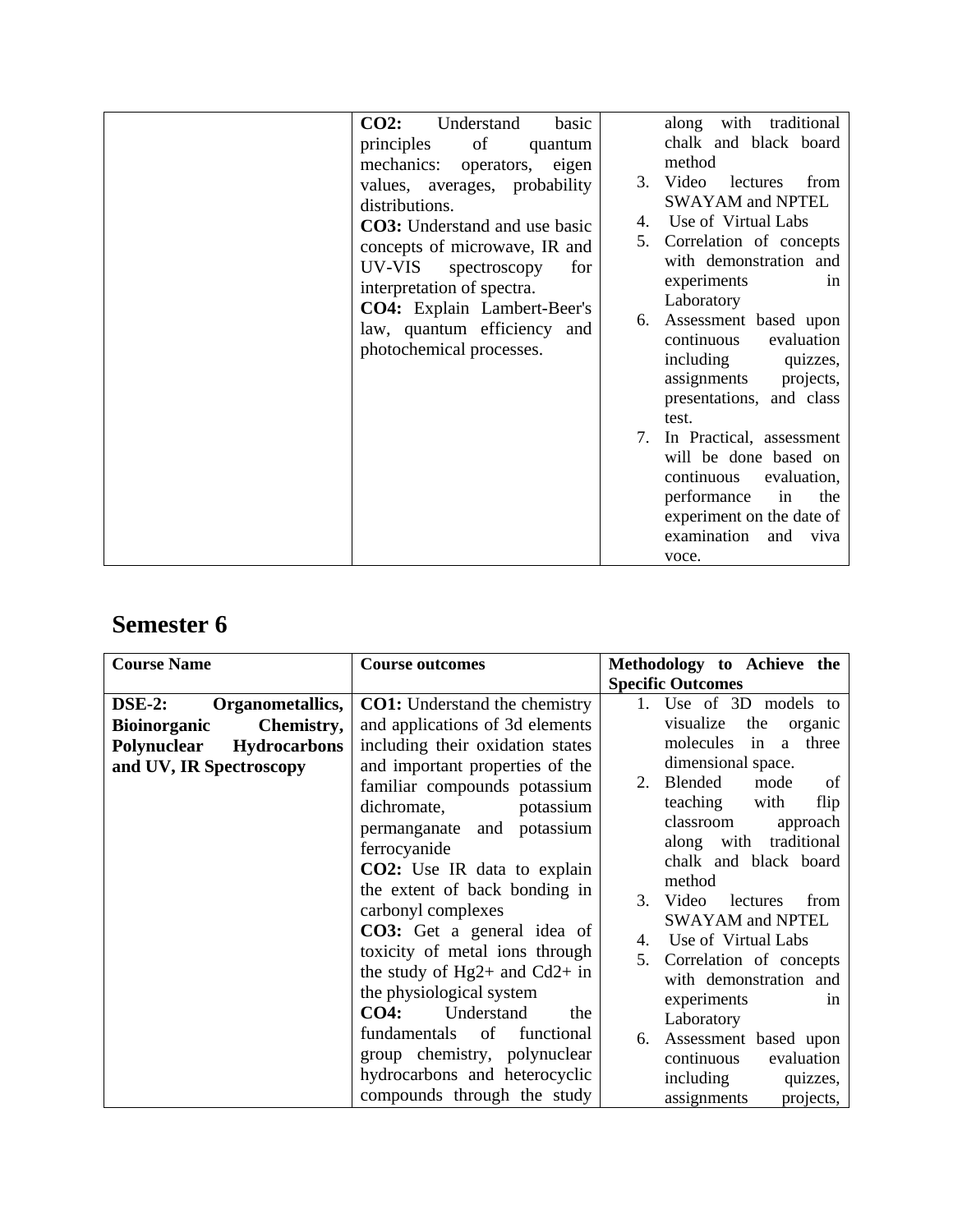| of methods of<br>preparation,<br>chemical<br>properties and<br>reactions with<br>underlying<br>mechanism.<br>CO5: Gain insight into the<br>basic fundamental principles of<br>IR and UV-Vis spectroscopic<br>techniques.<br><b>CO6:</b> Use basic theoretical<br>principles underlying<br>UV-<br>visible and IR spectroscopy as a<br>tool for functional<br>group<br>identification<br>in<br>organic | presentations, and class<br>test.<br>In Practical, assessment<br>will be done based on<br>evaluation,<br>continuous<br>in<br>performance<br>the<br>experiment on the date of<br>examination<br>and<br>viva<br>voce. |
|------------------------------------------------------------------------------------------------------------------------------------------------------------------------------------------------------------------------------------------------------------------------------------------------------------------------------------------------------------------------------------------------------|---------------------------------------------------------------------------------------------------------------------------------------------------------------------------------------------------------------------|
| molecules.                                                                                                                                                                                                                                                                                                                                                                                           |                                                                                                                                                                                                                     |

#### **Skill Enhancement Course**

| <b>Course Name</b>                | <b>Course outcomes</b>                                                                                                                                                                                                                                                                                                                                                                                                                                                                                                                                                                                                                                                                                                                                                                                                                                                                  | Methodology to Achieve the                                                                                                                                                                                                                                                                                                                                                                                                                                                                                                                                                                                                                                                                                                                                             |
|-----------------------------------|-----------------------------------------------------------------------------------------------------------------------------------------------------------------------------------------------------------------------------------------------------------------------------------------------------------------------------------------------------------------------------------------------------------------------------------------------------------------------------------------------------------------------------------------------------------------------------------------------------------------------------------------------------------------------------------------------------------------------------------------------------------------------------------------------------------------------------------------------------------------------------------------|------------------------------------------------------------------------------------------------------------------------------------------------------------------------------------------------------------------------------------------------------------------------------------------------------------------------------------------------------------------------------------------------------------------------------------------------------------------------------------------------------------------------------------------------------------------------------------------------------------------------------------------------------------------------------------------------------------------------------------------------------------------------|
|                                   |                                                                                                                                                                                                                                                                                                                                                                                                                                                                                                                                                                                                                                                                                                                                                                                                                                                                                         | <b>Specific Outcomes</b>                                                                                                                                                                                                                                                                                                                                                                                                                                                                                                                                                                                                                                                                                                                                               |
| <b>Green Methods in Chemistry</b> | <b>CO1:</b> Get idea of toxicology,<br>environmental law, energy and<br>the environment<br>CO2: Think to design and<br>develop materials and processes<br>reduce<br>the<br>and<br>that<br>use<br>generation<br>of<br>hazardous<br>substances in industry.<br>Think<br>of<br><b>CO3:</b><br>chemical<br>methods for recovering metals<br>from used electronics materials.<br>CO4: Get ideas of innovative<br>approaches to environmental<br>and societal challenges.<br><b>CO5:</b> Know how chemicals can<br>adverse/potentially<br>have<br>an<br>damaging effect on human and<br>vegetation.<br>CO6: Critically analyse the<br>existing traditional chemical<br>pathways and processes and<br>creatively think about bringing<br>environmentally<br>benign<br>reformations in these protocols.<br>CO7: Convert biomass into<br>valuable<br>chemicals<br>through<br>green technologies. | 1. Some motivating short<br>movies<br>in<br>green<br>chemistry especially in<br>bio mimicry<br>Blended<br>mode<br>2.<br>of<br>teaching<br>with<br>flip<br>classroom<br>approach<br>traditional<br>along with<br>chalk and black board<br>method<br>3. Video<br>from<br>lectures<br><b>SWAYAM and NPTEL</b><br>Use of Virtual Labs<br>4.<br>5.<br>Correlation of concepts<br>with demonstration and<br>experiments<br>in<br>Laboratory<br>Assessment based upon<br>6.<br>continuous<br>evaluation<br>including<br>quizzes,<br>assignments<br>projects,<br>presentations, and class<br>test.<br>7.<br>In Practical, assessment<br>will be done based on<br>continuous<br>evaluation,<br>performance<br>the<br>in<br>experiment on the date of<br>examination<br>and viva |